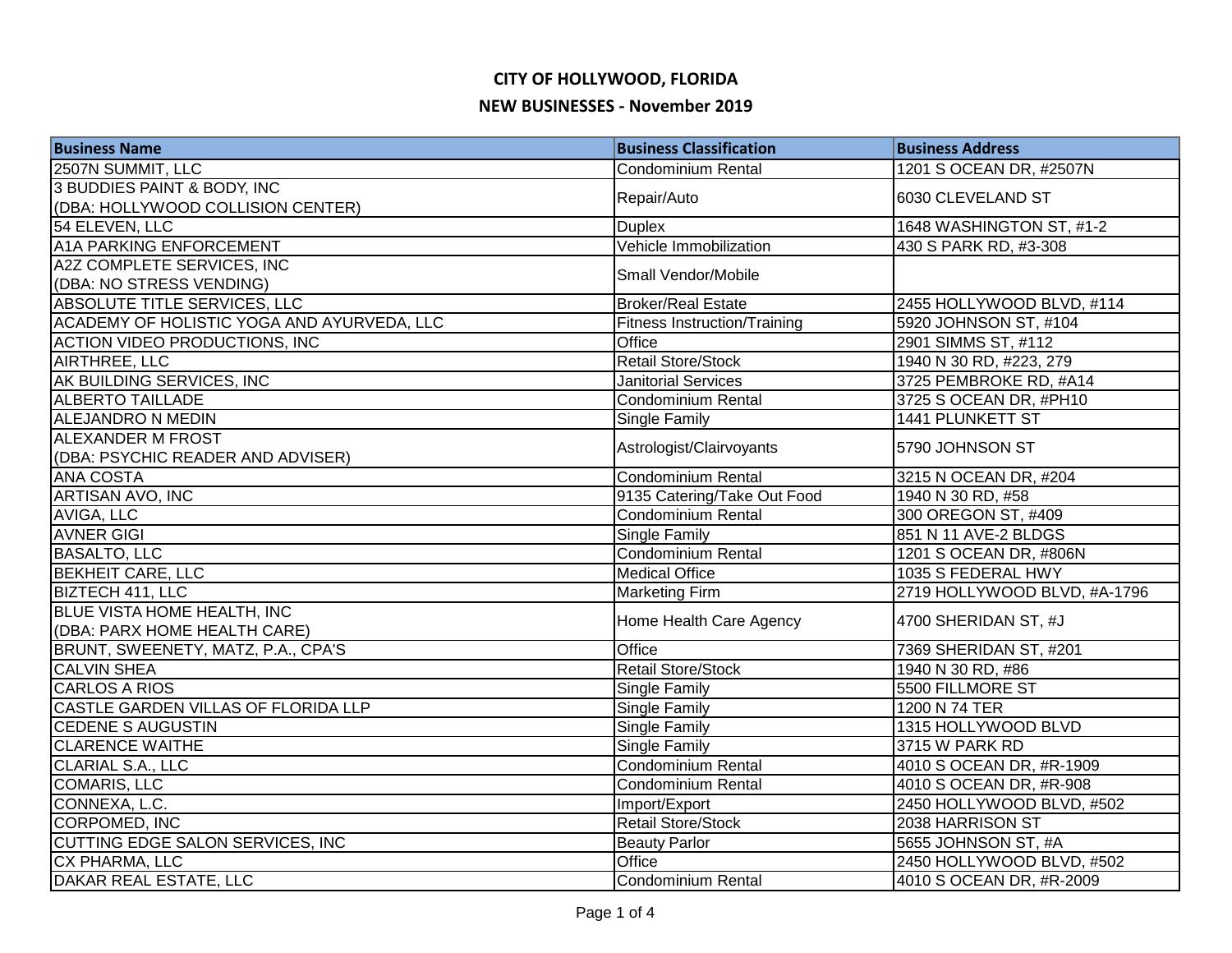| <b>Business Name</b>                      | <b>Business Classification</b> | <b>Business Address</b>   |
|-------------------------------------------|--------------------------------|---------------------------|
| DONDE EL PARCE, LLC                       | Small Vendor/Mobile            |                           |
| DR. DREW KARP                             | Chiropractor/Chiropodist       | 2336 HOLLYWOOD BLVD       |
| DREW E KARP, P.A.                         | <b>Medical Office</b>          | 2336 HOLLYWOOD BLVD       |
| <b>EMPECON, LLC</b>                       | <b>Condominium Rental</b>      | 4010 S OCEAN DR, #R2801   |
| ERF, INC                                  | <b>Condominium Rental</b>      | 1643 WILEY ST, #3         |
| <b>FIDUCIE RENATO RINOLLINI</b>           | <b>Condominium Rental</b>      | 1830 RADIUS DR, #220      |
| FIRST KIDS PPEC, INC                      | <b>Medical Office</b>          | 6515 TAFT ST              |
| <b>GCR INVESTMENTS, LLC</b>               | <b>Auto Sales</b>              |                           |
| (DBA: GCR MOTORSPORTS)                    |                                | 5930 RODMAN ST            |
| <b>GEORGIYEVICH KHUGAEV</b>               | <b>Single Family</b>           | 302 BALBOA ST             |
| <b>GLENFORD MONGOL</b>                    | Car Wash & Detail              | 5651 PLUNKETT ST, #6      |
| <b>GREAT VILLA 3201, LLC</b>              | Condominium Rental             | 4010 S OCEAN DR, R-3201   |
| <b>GVI INVESTMENTS, LLC</b>               | Apt Building (3 or more units) | 332 GEORGIA ST, #1-4      |
| HAPPY DENTAL GROUP, LLC                   | <b>Medical Office</b>          | 5615 SHERIDAN ST          |
| HASHTAG MORTGAGE COMPANY, LLC             | <b>Broker/Real Estate</b>      | 6100 HOLLYWOOD BLVD, #305 |
| HBH 2202, LLC                             | <b>Condominium Rental</b>      | 4010 S OCEAN DR, #R-2202  |
| <b>HBH 2302, LLC</b>                      | <b>Condominium Rental</b>      | 4010 S OCEAN DR, #R-2302  |
| HIGH LIFE SMOKE AND VAPE, LLC             | <b>Retail Store/Stock</b>      | 1926 HOLLYWOOD BLVD       |
| HIGH ROLLER PRIVATE LABEL, LLC            | <b>Distribution Office</b>     | 4091 N 28 WAY             |
| HORACE AUTOS, LLC                         | <b>Auto Sales</b>              | 5615 RODMAN ST, STE A     |
| HOWELL ENTERPRISES III, INC               | <b>Single Family</b>           | 1614 PLUNKETT ST          |
| HQ AUTO, LLC                              | <b>Auto Sales</b>              | 5612 PLUNKETT ST, #4      |
| <b>INMOBILIARIA E INVESIONES BMA, LLC</b> | Condominium Rental             | 4010 S OCEAN DR, #R-2608  |
| <b>INTER-RENT 3, LLC</b>                  | Hotel/Motel                    | 328 GEORGIA ST            |
| <b>INVERSIONES SHANGAI II, LLC</b>        | Condominium Rental             | 4010 S OCEAN DR, #R-1809  |
| INVESTBEST, INC                           | Single Family                  | 1507 GARFIELD ST          |
| <b>INVESTBEST, INC</b>                    | <b>Single Family</b>           | 1509 FLETCHER ST          |
| <b>INVESTMENT MAESTRO II, LLC</b>         | Condominium Rental             | 4010 S OCEAN DR, #R-1708  |
| <b>INVESTMENTS ORCO, LLC</b>              | Condominium Rental             | 4010 S OCEAN DR, #R-1808  |
| <b>I-TOWING CORP</b>                      |                                |                           |
| (DBA: OMBU AUTOMOTIVE CORP)               | Auto/Paint & Body              | 5664 DAWSON ST            |
| JAEA RESTAURANT HOLDINGS, LLC             | Restaurant/Bar                 | 4600 STATE ROAD 7         |
| (DBA: WENDY'S)                            |                                |                           |
| JAY'S AUTO SALES, LLC                     | Office                         | 640 N DIXIE HWY, #690     |
| <b>JEAN E PIERRE-LOUIS</b>                | Office                         | 5200 HOLLYWOOD BLVD, #12  |
| (DBA: MANNY'S TRANSPORT)                  |                                |                           |
| JEANNINE TRUDEAU                          | <b>Condominium Rental</b>      | 1551 N 12 CT, #12B        |
| <b>JENNIFER HALEY STUDIO</b>              | Art & Craft Studio             | 2128 TYLER ST             |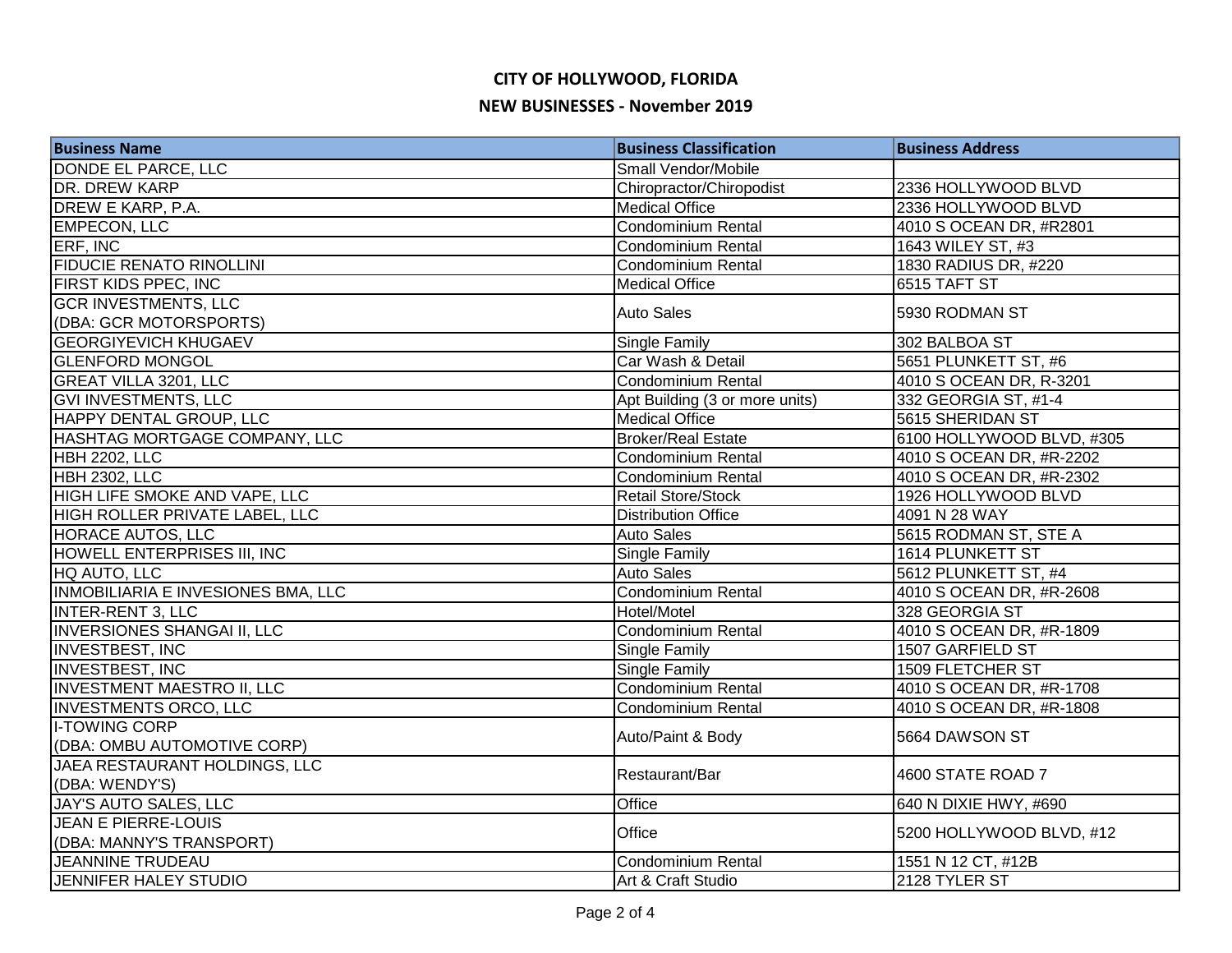| <b>Business Name</b>                | <b>Business Classification</b>     | <b>Business Address</b>    |
|-------------------------------------|------------------------------------|----------------------------|
| <b>JIANG'S CAFE, CORP</b>           | Restaurant/Bar                     | 6935 TAFT ST               |
| <b>JOHN C BRUNO</b>                 | Chiropractor/Chiropodist           | 2544 N STATE ROAD 7        |
| <b>JORGE L SERRANO</b>              | <b>Retail Store/Stock</b>          | 1940 N 30 RD, #27-28, 347  |
| (DBA: EXOTIC JUICES)                |                                    |                            |
| JORGE LUIS GARCIA, M.D.             | Physician                          | 3816 HOLLYWOOD BLVD, #205  |
| <b>JOSEPH &amp; ANNMARIE GAITA</b>  | Apt Building (3 or more units)     | 2308 GRANT ST, #1-4        |
| <b>JOSEPH J BERARDINO</b>           | <b>Single Family</b>               | 6432 RODMAN ST             |
| <b>JUVILA USA, LLC</b>              | Condominium Rental                 | 4010 S OCEAN DR, #R-1408   |
| <b>JUVILA USA, LLC</b>              | <b>Condominium Rental</b>          | 4010 S OCEAN DR, #R-3209   |
| <b>JUVILA USA, LLC</b>              | <b>Condominium Rental</b>          | 4010 S OCEAN DR, #R-2109   |
| KIMBERLY BETH ALTMAN                | <b>Single Family</b>               | 2614 TAYLOR ST             |
| KINGSTON ENTERPRISES, LLC           | Condominium Rental                 | 2501 S OCEAN DR, #1520     |
| LE SIGNATURE CAFE & CIGAR BAR, CORP | <b>Retail Store/Stock</b>          | 1808 S YOUNG CIR           |
| <b>LEONID &amp; YANA LAPIDUS</b>    | Single Family                      | 1447 HARDING ST            |
| LN CONSULTING, CORP                 | Condominium Rental                 | 4111 S OCEAN DR, #UPH10    |
| MARCO MANGALO                       | Dentist/Orthodontist               | 5615 SHERIDAN ST           |
| MARIA DELGADO GOMES                 | Condominium Rental                 | 1702 MCKINLEY ST, #5       |
| MICHAEL FRANCESCHINI                | Condominium Rental                 | 1600 S OCEAN DR, #3J       |
| MITZI ESPINO                        | Attorney                           | 4601 SHERIDAN ST, #200     |
| <b>MOISES ISSA</b>                  | Physician                          | 6515 TAFT ST               |
| <b>MONICA CARMICHAEL</b>            | Language Translator                | 2440 JACKSON ST, #A        |
| MOSS BY DANIS, LLC                  | <b>Retail Store/Stock</b>          | 1940 N 30 RD, #174         |
| NAIL BY LILY, LLC                   | <b>Nail Salon</b>                  | 5845 HOLLYWOOD BLVD, STE B |
| NEURUS, LLC                         | Condominium Rental                 | 4010 S OCEAN DR, #2106     |
| NEW WAVE UPHOLSTERY MIAMI, INC      | Furniture Refinishing/Upholstery   | 3625 PEMBROKE RD, #C01     |
| <b>OLEKSII AVDEIEV</b>              | Single Family                      | 1709 N 16 CT               |
| <b>OLEKSII AVDEIEV</b>              | Single Family                      | 2111 N 14 TER              |
| <b>OLEKSII AVDEIEV</b>              | <b>Single Family</b>               | 1005 N 13 CT               |
| <b>OMAR CARLOS CHRISTIAN</b>        | Attorney                           | 6100 JOHNSON ST, #A        |
| ONILDA LILIA HERRAN DE ESTEVES      | Physician                          | 750 S FEDERAL HWY          |
| <b>OYLMPUS MARINE GROUP, INC</b>    | Office                             | 2021 HAYES ST              |
| PAMA SECRET, LLC                    | <b>Duplex</b>                      | 1727 JOHNSON ST, #1-2      |
| PATRIOT SAHA, LLC                   | Condominium Rental                 | 4010 S OCEAN DR, #1608     |
| PORTU <sub>2</sub> , LLC            | <b>Condominium Rental</b>          | 4010 S OCEAN DR, #R-2609   |
| <b>PROMPTCARE FLORIDA, INC</b>      | <b>Distribution Office</b>         | 2131 HOLLYWOOD BLVD, #104  |
| (DBA: PROMPTCARE RESPIRATORY)       |                                    |                            |
| R LEIGH MCPHAIL                     | <b>Condominium Rental</b>          | 1510 COOLIDGE ST           |
| <b>RAAFAT BEKHEIT</b>               | Nurse Practice/Physician Assistant | 1035 S FEDERAL HWY         |